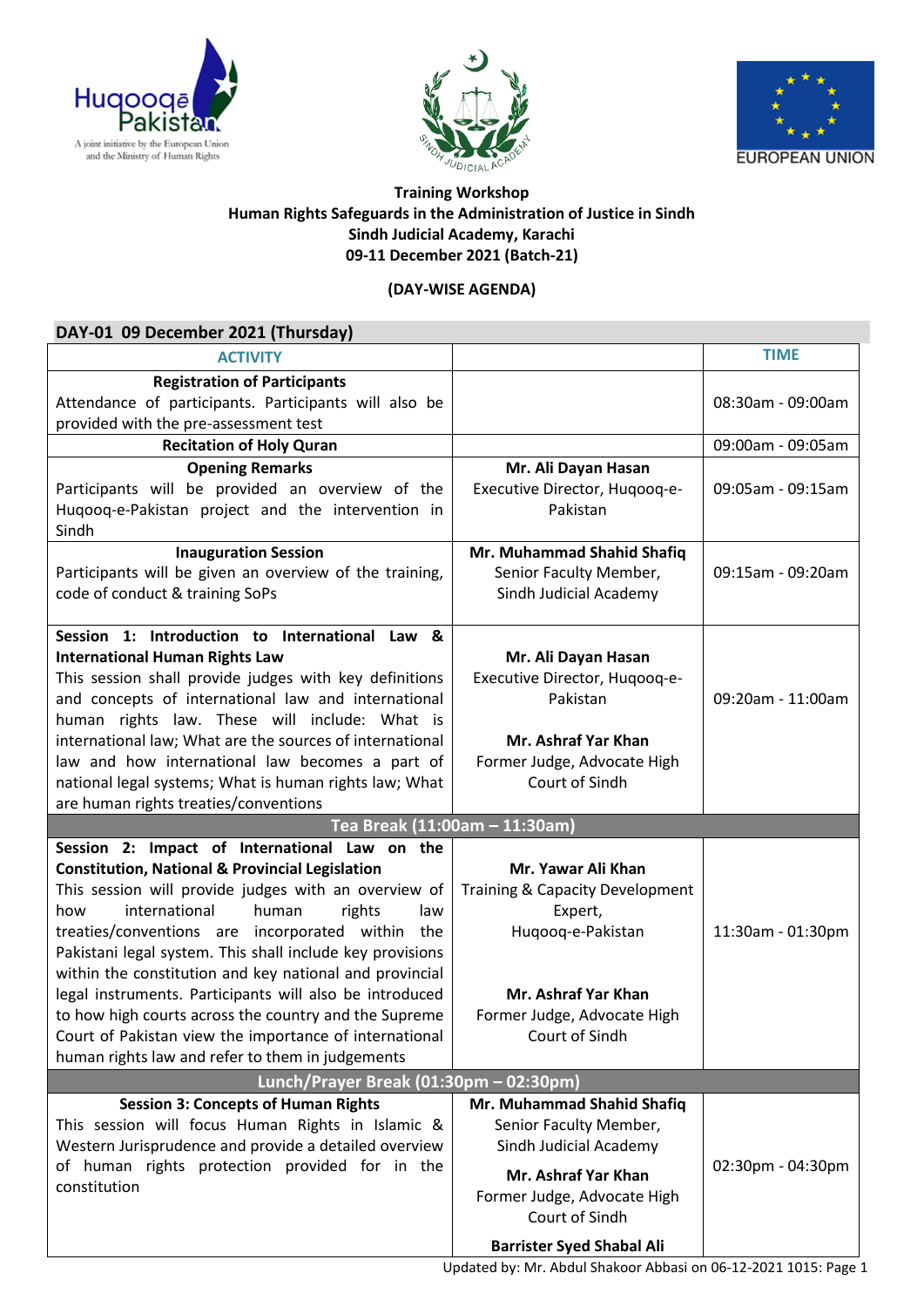| DAY-02 10 December 2021 (Friday)                                                                                                                                                                                                                                                                                                                                          |                                                                                                                                                                                                                                                                                  |                   |  |  |
|---------------------------------------------------------------------------------------------------------------------------------------------------------------------------------------------------------------------------------------------------------------------------------------------------------------------------------------------------------------------------|----------------------------------------------------------------------------------------------------------------------------------------------------------------------------------------------------------------------------------------------------------------------------------|-------------------|--|--|
| <b>ACTIVITY</b>                                                                                                                                                                                                                                                                                                                                                           |                                                                                                                                                                                                                                                                                  | <b>TIME</b>       |  |  |
| <b>Recitation of the Holy Quran</b>                                                                                                                                                                                                                                                                                                                                       |                                                                                                                                                                                                                                                                                  | 08:30am - 08:35am |  |  |
| Day 1 Recap:<br>Participants will be given a recap of the<br>thematic areas covered during the first day of<br>the training.                                                                                                                                                                                                                                              | Mr. Muhammad Shahid Shafiq<br>Senior Faculty Member,<br>Sindh Judicial Academy                                                                                                                                                                                                   | 08:35am - 08:45am |  |  |
| <b>Session 4: Application of Human Rights</b><br>within the Criminal Justice System of<br>Pakistan<br>This session will provide judges with in-depth<br>training on how human rights is reflected<br>within the criminal justice system. It shall<br>provide judges with the knowledge on how to<br>adopt a human rights approach to: Arrest &<br>detention; Remand; Bail | Ms. Khadija Ali<br>Training and Capacity Development Expert,<br>Huqooq-e-Pakistan<br>Mr. Ali Dayan Hasan<br>Executive Director, Hugoog-e-Pakistan<br>Mr. Ashraf Yar Khan<br>Former Judge, Advocate High Court of Sindh                                                           | 08:45am - 10:00am |  |  |
| <b>Session 5: Role of Trial Courts in the Context</b><br>of Human Rights<br>The module shall further provide judges with<br>information on how human rights affects fair<br>trial. Specific importance shall be given to:<br>Proper legal assistance; Dispensation of<br>Justice; Administration of Justice                                                               | Mr. Muhammad Shahid Shafiq<br>Senior Faculty Member,<br>Sindh Judicial Academy<br>Ms. Khadija Ali<br>Training and Capacity Development Expert,<br>Huqooq-e-Pakistan<br><b>Barrister Syed Shahbal Ali</b><br>Human Rights & Criminal Justice, Junior<br>Expert, Hugoog-e-Pakistan | 10:00am -11:30am  |  |  |
| Tea (11:30am-11:45 am)                                                                                                                                                                                                                                                                                                                                                    |                                                                                                                                                                                                                                                                                  |                   |  |  |
| Session 6: Sensitisation of Judges &<br><b>Prosecutors</b><br>will focus on sensitizing<br>session<br><b>This</b><br>participants with respect to Gender, rights of<br>disabled persons & children                                                                                                                                                                        | Mr. Yawar Ali Khan<br>Training & Capacity Development Expert,<br>Hugoog-e-Pakistan<br>Ms. Khadija Ali<br>Training and Capacity Development Expert,<br>Huqooq-e-Pakistan                                                                                                          | 11:45am - 01:30pm |  |  |
| Lunch/Prayer Break (01:30pm - 02:30pm)                                                                                                                                                                                                                                                                                                                                    |                                                                                                                                                                                                                                                                                  |                   |  |  |
| <b>Session 7: How to Protect and Facilitate</b><br><b>Victims &amp; Witnesses during Trial</b><br>This module shall look at international<br>standards and national provisions on how the<br>justice system can aid in the protection of<br>victims and witnesses (with a focus on women<br>& juveniles)                                                                  | Ms. Khadija Ali<br>Training and Capacity Development Expert,<br>Huqooq-e-Pakistan<br>Mr. Ali Dayan Hasan<br>Executive Director, Hugoog-e-Pakistan                                                                                                                                | 02:30pm - 04:30pm |  |  |